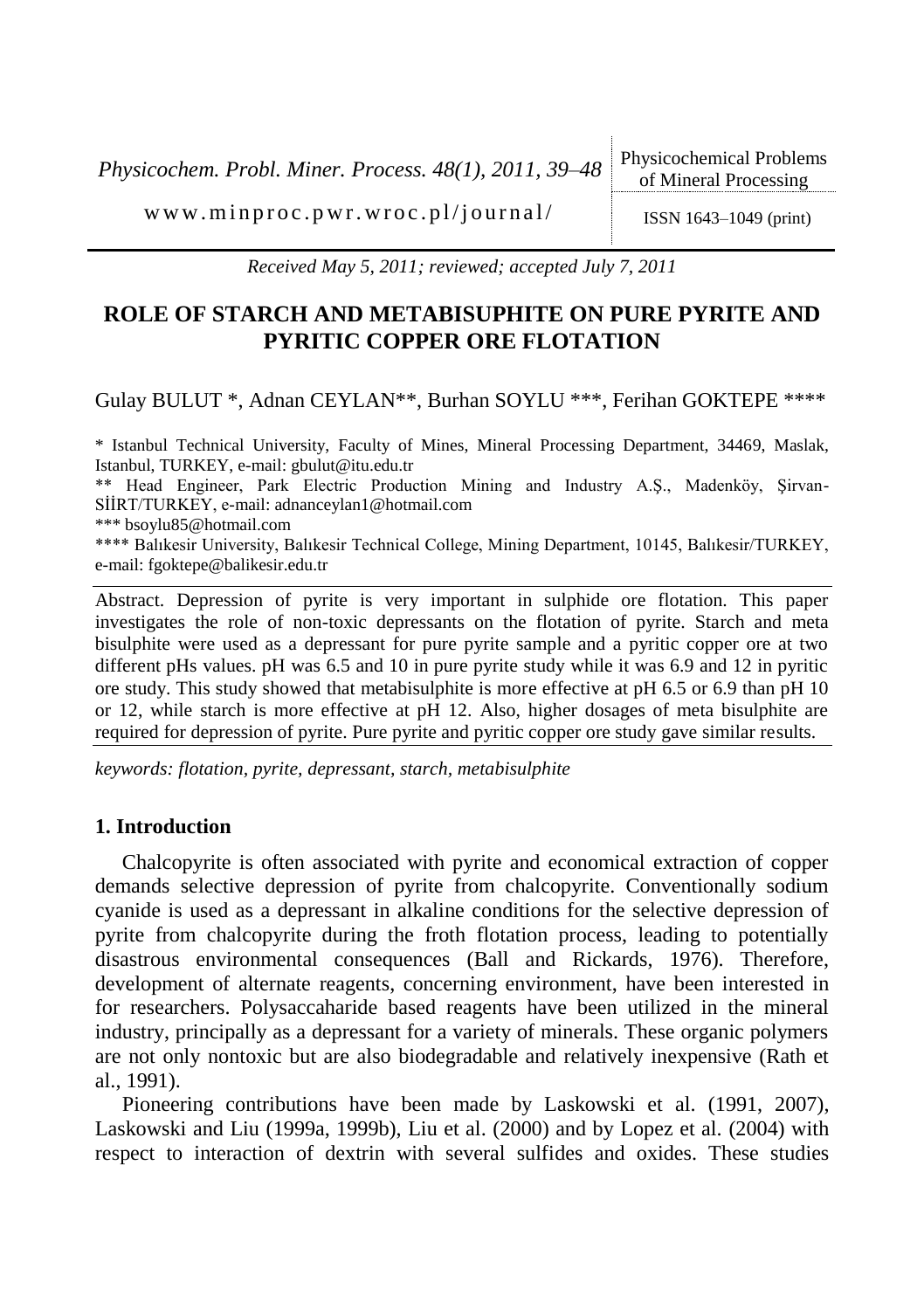revealed that unmodified natural polysaccharides, such as dextrin, starch or guar gum, adsorbed on mineral surfaces through interactions with metal-hydroxylated species on the mineral surface. The direct consequence of the interaction of natural polysaccharides with metal-hydroxylated species and thus the adsorption is strongly dependent on pH.

Sulphur-oxy depressants are added to the flotation pulp in the form of sulphite  $(SO_3^2)$ , bisulphite (HSO<sub>3</sub>), meta bisulphite  $(S_2O_5^2)$  or sulphur dioxide  $(SO_2)$  for depression of pyrite, sphalerite and galena (Grano et al., 1997a, 1997b; Khemeleva et al., 2003, 2005, 2006; Shen et al., 2001; Chander and Khan, 2000). In general, mechanisms governing sulphide mineral flotation behavior by sulphur-oxy species can be grouped according to those that involve interaction of sulphite with collector (xanthate), either in solution or its adsorbed state (Grano et al., 1997).

Shen et al. (2001) studied the effect of sodium sulphite on the flotation of sphalerite and pyrite in the presence of copper ions and they reported that sulphite promoted the formation of copper hydroxide on the surface of pyrite leading depression. Yamamoto (1980) proposed that sulphite ions depressed pyrite by desorbing xanthate species from the surface.

Although the use of metabisulphite for the depression of sulphide minerals is rather limited, Gül (2007) and Gül et al. (2008) used non-toxic reagents such as sodium metabisulphate, coustic starch, zinc sulphate and activated carbon instead of highly toxic reagents potassium bichromate and sodium cyanide that successfully depressed pyrite and separation of chalcopyrite, galena and sphalerite have been achieved.

In this comparative study, starch and metabisulphite are used as an alternative and non-toxic depressant for the depression of pure pyrite. Then pyritic copper ore was used to compare the results with pure pyrite sample.

## **2. Experimental**

#### **2.1. Material**

In this study pure a pyrite sample for fundamental studies and pyritic copper ore to prove fundamental studies in real situation were used. Pure pyrite sample was obtained from Murgul-Artvin in the northeast of Turkey. The sample was upgraded by hand picking and purified using some mineral processing methods such as jigging. Chemical analyses of pure pyrite and ore samples are given in Table 1. Analyses proved that the pyrite sample contained 97% pyrite, 1-2% chalcopyrite and 1-2% quartz. Chemical analyses and XRD results indicated that the pyrite sample is highly pure. Pyritic copper ore sample was taken from Siirt-Madenköy Copper Mine in South-East of Turkey. According to the mineralogical analyses, the ore sample contains chalcopyrite ( $CuFeS<sub>2</sub>$ ), sphalerite (ZnS), pyrite (FeS<sub>2</sub>), galena (PbS), hematite  $(Fe<sub>2</sub>O<sub>3</sub>)$ , limonite (FeO(OH).nH<sub>2</sub>O), calcite (CaCO<sub>3</sub>) and quartz (SiO<sub>2</sub>) (Ceylan, 2009 and Ceylan and Bulut, 2010). Figure 1 shows the above minerals growth in the ore.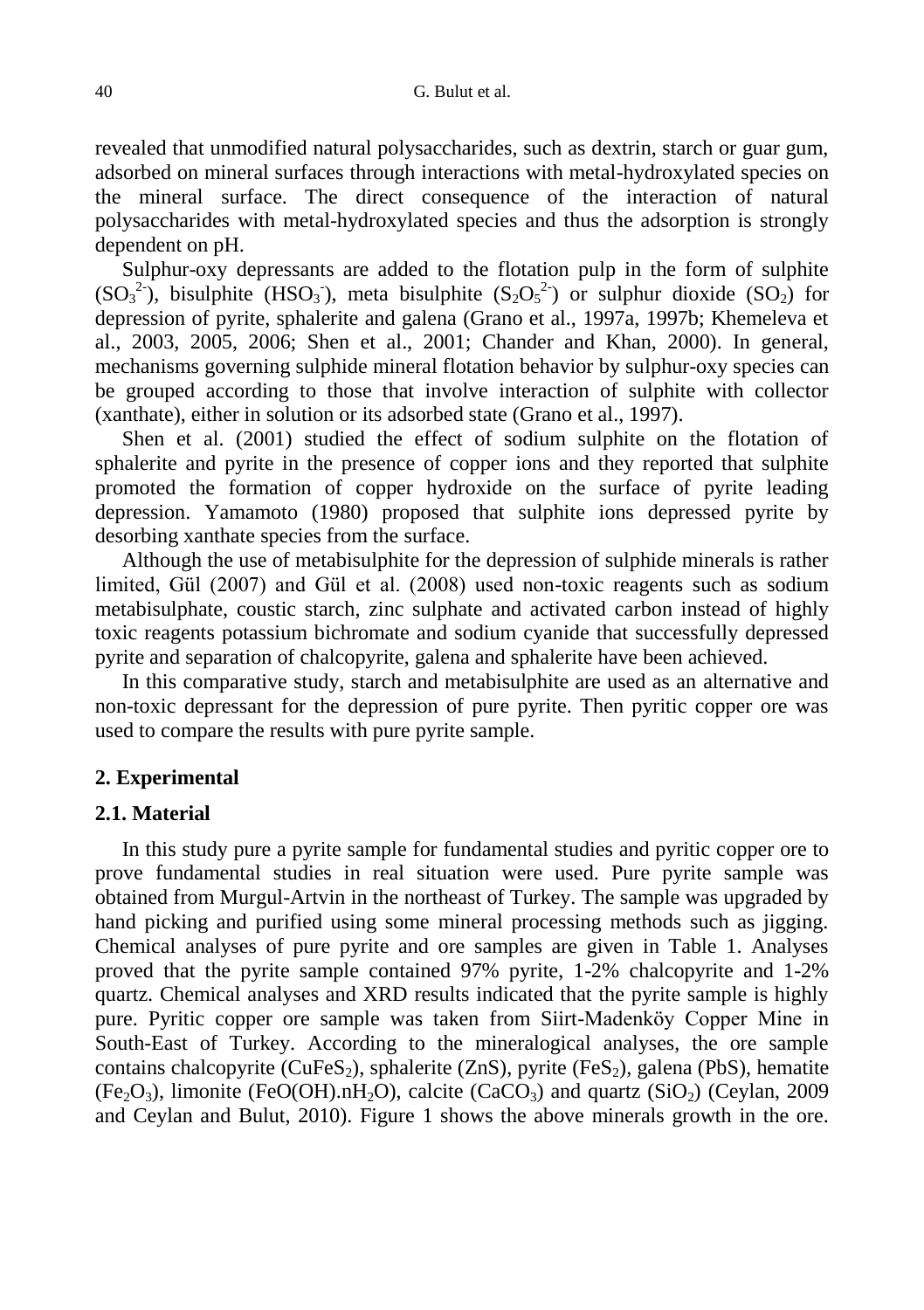Mineralogical study also showed that about 50% of ore is formed by pyrite, as a major mineral in the ore.

Table 1. Chemical analyses of the samples

| Compound         | Pure Pyrite Sample % | <b>Pyritic Copper Ore Sample</b> |
|------------------|----------------------|----------------------------------|
|                  |                      | %                                |
| Fe               | 42.43                | 27.65                            |
| S                | 49.40                | 27.22                            |
| Pb               | 0.025                | 0.13                             |
| Zn               | 0.005                | 0.43                             |
| Cu               | 0.056                | 1.60                             |
| SiO <sub>2</sub> | 0.595                | 20.35                            |





Fig. 1. Growth of minerals in the pyritic copper ore: chalcopyrite (kp) and sphalerite (sf) phases locked with cataclastic pyrite (pi) structure

## **2.2. Method**

Experimental studies have been carried out with Denver flotation machines using 40 g of -100  $\mu$ m pure pyrite in one dm<sup>3</sup> cell for pure pyrite study and 1 kg of approximately 53 μm ore sample in 2.5 liter cell for pyritic copper ore study. An agate mortar and pestle was used for grinding the pure pyrite sample while ore sample was ground with a ball mill prior to each test. In these experiments the effects of depressant type and dosages at two different pHs for flotation behavior of pyrite were investigated. The flotation flow-sheet with copper ore is given in Figure 2. Three stages cleaning were applied after obtaining a rougher-copper concentrate. Pyrite was removed with gangue minerals as tailings (Ceylan, 2009). In the rougher stage, reagents were added in three stages and 5 minutes flotation time was given for all the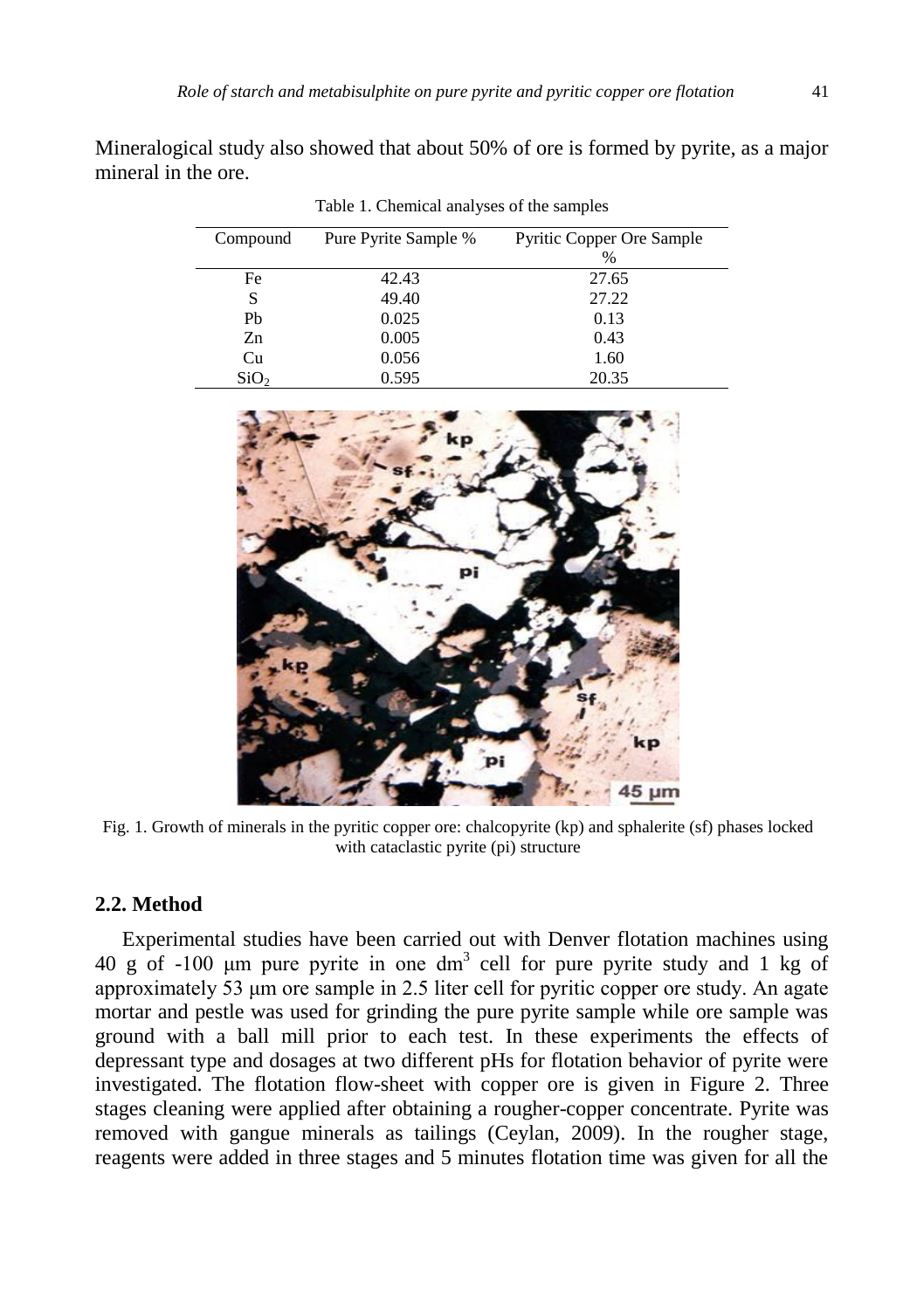42 G. Bulut et al.

stages. Therefore flotation time was totally 15 minutes in the rougher stage. In the cleaning stages, 8 minutes, 6 minutes and 4 minutes flotation times were given for the first, the second and the third stages respectively.

Aerophine 3418 A, which is a P-based sulphide collector and belongs to dialkyl dithiophosphinate group, was used as a collector in the flotation of pyrite. Sodium meta bisulphite  $(Na_2S_2O_5)$  and caustified starch were used as depressants. Methyl isobutyl carbinol (MIBC) was used as a frother, and lime and  $H_2SO_4$  were used as pH regulators.



Fig. 2. The flow-sheet of ore flotation tests

## **3. Results and discussion**

#### **3.1. Pure pyrite study**

#### **3.1.1. Effect of starch**

Starch was employed as a depressant on pyrite flotation at dosages between 1.7 and 17 mg/dm<sup>3</sup> at two different pHs; 6.5 (natural pH of sample) and 10. Aerophine 3418 A was used at 40 mg/dm<sup>3</sup> dosages and MIBC was used at 10 mg/dm<sup>3</sup> dosages. Collector dosages, frother dosages and conditioning time (3 min.) and flotation time (5 min.) were kept constant. The experimental results are given in Figure 3. This figure shows that flotation recovery decreased from 43.5 to 10.4% at pH 10 and it decreased from 74.9 to 59.2 % at pH 6.5. This shows that starch was more effective at pH 10 than pH 6.5. Although maximum depression was obtained with 1.7 mg/dm<sup>3</sup> starch at pH 6.5, increasing the starch dosages did not effect the pyrite flotation. In case of pH 10, again maximum depression occurred at 1.7 mg/dm<sup>3</sup> starch then increasing starch amount slightly depressed the pyrite. This shows that at low pH about 10% depression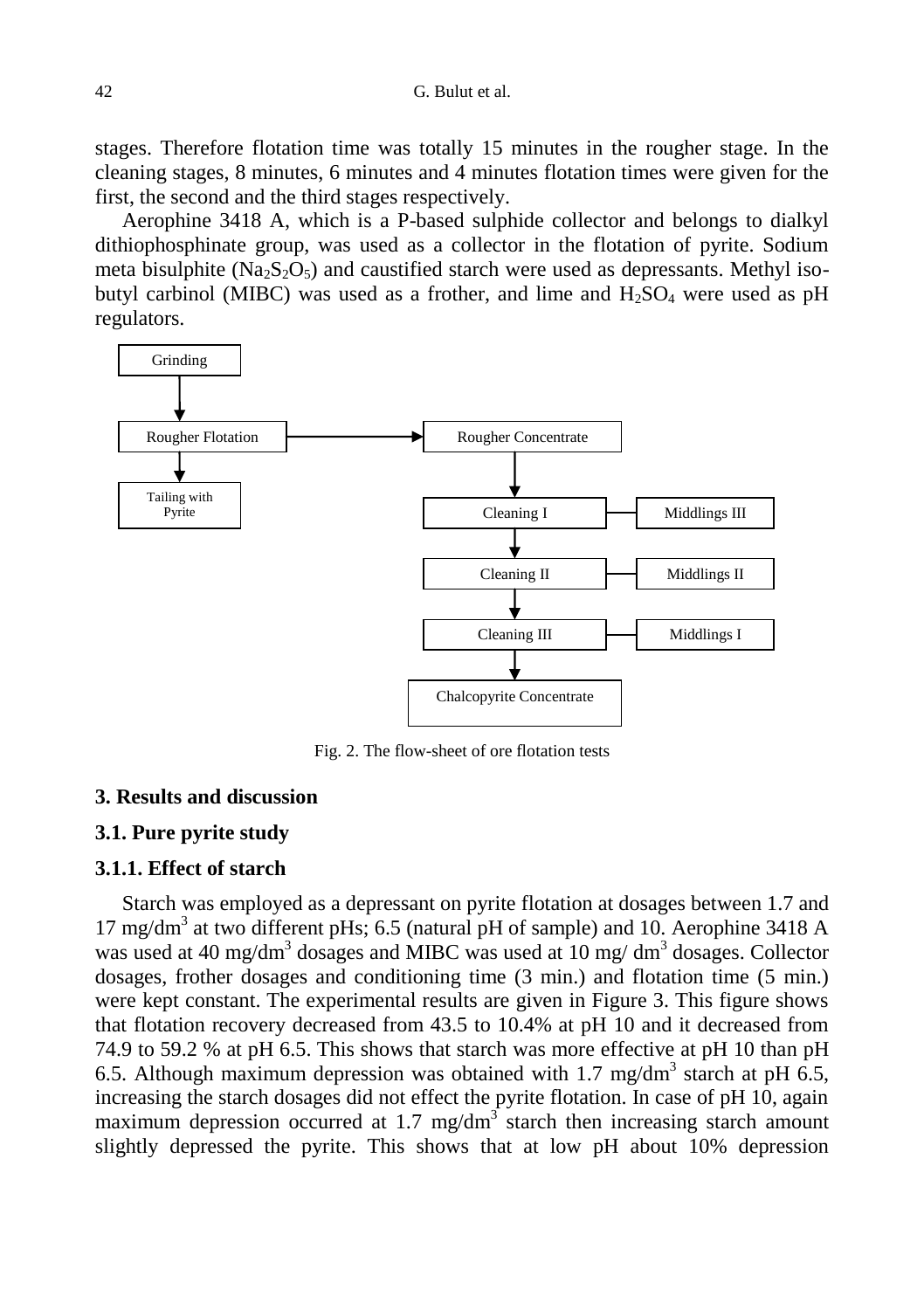occurred with 1.7 mg/  $dm^3$ , while 21% depression occurred with the same dosages of starch at pH 6.5 where pyrite flotation is expected to be weak at pH 10. This can be explained as because starch adsorbed on mineral surface through the interaction with metal-hydroxylated species on the pyrite. So that increasing the pH caused the metal hydroxylated species on the pyrite and the adsorption of the starch occurred and more depression is occurred (Laskowski et al., 1991). Also organic reagents such as starch do not ionize in solution but form colloidal particles in the pulp which can be deposited on the mineral surfaces, preventing flotation in a similar manner to a slime coating (Wills, 1988). Similar results were obtained by Rath et al. (2000) who investigated the interaction of dextrin and guar gum with pyrite for adsorption, flotation and electrokinetic tests. They reported that higher adsorption densities of polysaccharides onto pyrite reveal in the pH range 7.5-11, that is maximum around pH 10 for dextrin and guar gum.



Fig. 3. The effect of starch on pure pyrite flotation

## **3.1.2. Effect of Na2S2O<sup>5</sup>**

The effect of  $\text{Na}_2\text{S}_2\text{O}_5$  was investigated at pH 6.5 and 10. The amount of  $\text{Na}_2\text{S}_2\text{O}_5$ was between 34 mg/dm<sup>3</sup> and 134 mg/dm<sup>3</sup>, and the amounts of Aerophine 3418 A and MIBC were the same as in starch experiments. The results are given in Fig. 4. Flotation recovery decreased from 43% to 4% at pH 10, and from 75% to 23.3% at pH 6.5 with 134 mg/dm<sup>3</sup> metabisulphide addition. Decrease in recovery with metabisulphate was about 40% at pH 10 where pyrite flotation is already low due to high pH and about 50% decrease in recovery was obtained at pH 6.5. Test results reveal that metabisulphite is more effective at pH 6.5 than at pH 10 but trend was similar. Actually almost complete depression has already occurred at 100 mg/dm<sup>3</sup> dosage at pH 10. But at pH 6.5, maximum depression, about 25%, was obtained by increasing dosages from 100 mg/dm<sup>3</sup> to 134 mg/dm<sup>3</sup>. That means that higher dosages are required to depress pyrite at lower pHs. In the literature it has been reported that when sulphur-oxy depressants are used these involve interaction of sulphite with collector either in solution or its adsorbed state and sulphite ions depressed pyrite by desorbing xanthate species from the surface (Grano et al., 1997 and Yamamoto, 1980).

The surface of pyrite can adsorb sulphite ions which prevent collector adsorption (Wills, 1988). Therefore the change in mineral floatability indicates that sulphide or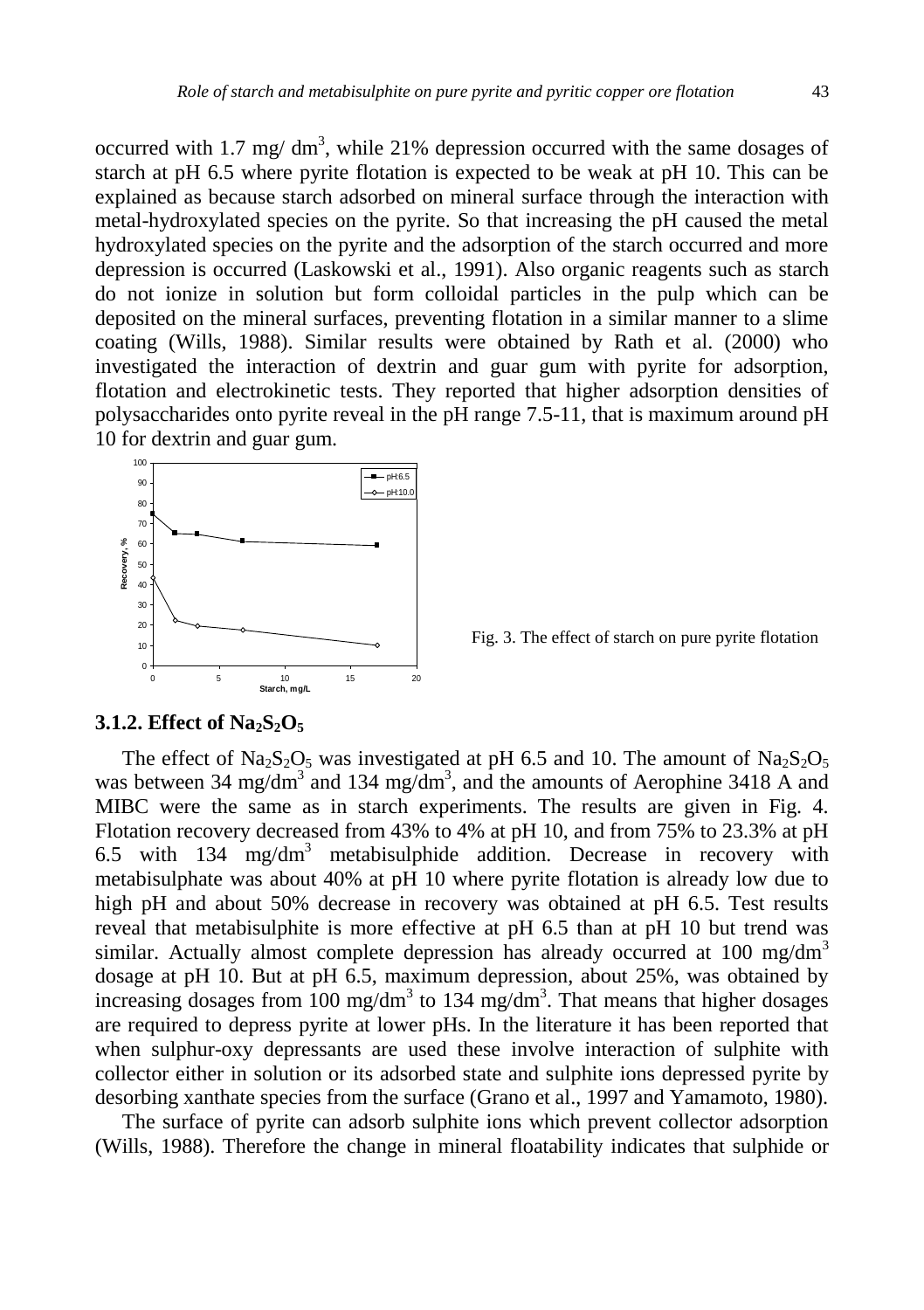sulphite should have a greater affinity for surface sites than the adsorbed collector species. On the other hand, according to Woods (1972) activation and depresion during flotation is worth considering in terms of mixed potential mechanism. In the literature, it is proposed that sulphide and sulphite prevent the flotation of pyrite because their oxidation potentials in alkaline solutions are more positive than that of xanthate (Hoyack and Raghavan, 1987). Janetski et al. (1977) investigated pyrite flotation and depression and reported that the solution containing sulphide, xanthate and oxygen, a mixed potential will be cathodic to the xanthate / dixanthogen potential and hence dixanthogen will not be formed and mineral will not be rendered floatable. Therefore presence of sulphide in solution introduces an anodic process which will occur in preference to xanthate oxidation. The mechanism for depression of sulphides floated with xanthate with addition of sodium sulphide producing a drop in the redox potential causing desorption of xanthate from the mineral (chemical displacement process) and a subsequent loss of flotation (Gebhardth and Kotlayar, 1991). Figure 5 shows the relation of pulp potential and depressant amount and pyrite recovery (Goktepe, 1992). This shows that increasing the addition of NaSH depresses pyrite and 1500 g/Mg dosage addition, complete depression occurred. Pulp potential was also recorded and the change in potential shows that pulp potential decreased as NaSH amount increased. When pulp potential-recovery and NaSH amount are considered together, it can be seen that recovery decreased as pulp potential decreased. In the literature there are some studies showing that solution redox potential may be reduced by the introduction of sulphite.





Fig. 5. Effect of NaSH amount for pyrite flotation and for pulp potential. (conditions: 2 mg/dm<sup>3</sup> xanthate, pH 6, NaSH as a reducing reagent and potential was measured by platinum electrode) (Goktepe, 1992)

Miller (1970) considered that sulphite should act as a depressant for pyrite, due both to its reducing properties as well as its specific adsorption onto pyrite. As xanthate adsorption onto pyrite and a variety of other sulphide minerals is believed to take place via xanthate dimerisation to dixanthogen, the introduction of a more reducing couple may minimise adsorption via this mechanism but this mechanism is not specific with respect to the mineral Miller (1970). Zeta potential of pyrite in the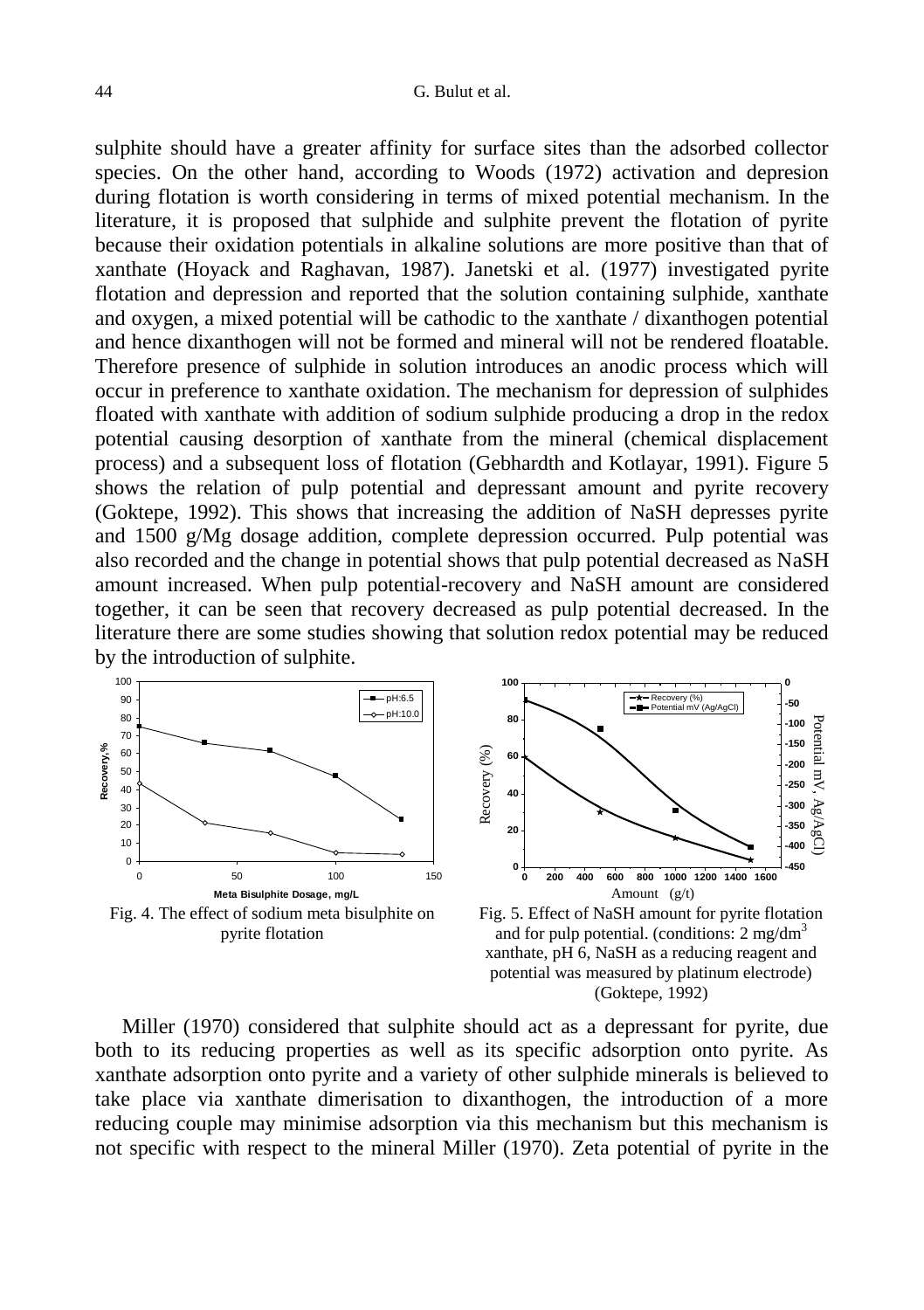presence and absence of sodium sulphite was also measured by Miller (1970), which gave evidence of specific adsorption of sulphite ion onto pyrite.

When Figures  $\overline{3}$  and  $\overline{4}$  are compared to show the effect of depressant types, it can be said that to obtain the similar amount of depression, higher dosages of meta bisulphite is required than starch but metabisulphite is more effective as a depressant.

#### **3.2. Pyritic copper ore**

#### **3.2.1. Effect of starch**

First, flotation was carried out with ore sample without any depressant at natural pH of sample (pH: 6.9) where 50 g/ton Aerophine 3418 A and 50 g/ton MIBC (Methyl iso-butyl carbinol) were used as reagents in rougher stage. Three cleaning stages were applied and only 25 g/ton MIBC was used in these stages. Then the effect of starch was investigated at pHs 6.9 and 12.1 where 50 g/ton starch, 50 g/ton Aerophine 3418 A and 50 g/ton MIBC were kept constant in all rougher tests. In the three cleaning stages only 25 g/ton starch and 20 g/ton MIBC were used. The results are shown in Table 2.

| pH         | Products    | Weight<br>(% ) | Cu<br>(%) |          |
|------------|-------------|----------------|-----------|----------|
|            |             |                | Grade     | Recovery |
|            | Concentrate | 9.30           | 10.22     | 63.00    |
| 6.9        | Middling 1  | 1.90           | 4.01      | 5.10     |
| without    | Middling 2  | 1.70           | 3.59      | 4.00     |
| depressant | Middling 3  | 6.20           | 1.28      | 5.30     |
|            | Tailing     | 80.90          | 0.42      | 22.60    |
|            | Total       | 100.00         | 1.504     | 100.00   |
|            | Concentrate | 3.20           | 11.91     | 23.80    |
|            | Middling 1  | 4.20           | 6.82      | 18.30    |
|            | Middling 2  | 5.10           | 3.92      | 12.60    |
| 6.9        | Middling 3  | 13.30          | 2.81      | 23.70    |
|            | Tailing     | 74.20          | 0.46      | 21.60    |
|            | Total       | 100.00         | 1.58      | 100.00   |
|            | Concentrate | 4.20           | 19.92     | 52.20    |
|            | Middling 1  | 1.60           | 11.23     | 11.70    |
|            | Middling 2  | 1.60           | 6.57      | 6.70     |
| 12.1       | Middling 3  | 5.80           | 3.02      | 10.90    |
|            | Tailing     | 86.80          | 0.34      | 18.50    |
|            | Total       | 100.00         | 1.59      | 100.00   |

Table 2. The effect of starch on the pyritic copper ore flotation

As Table 2 shows, using starch as a depressant at pH 6.9 did not improve the results, besides lower recovery obtained at concentrate. This means that starch also depresses the copper as well. It can be seen that starch depresses pyrite at higher pH level more selectively but still lower recovery obtained comparing to the flotation without starch. It is generally believed that the depressive behavior of polysaccharides in differential flotation is not specific, or not as specific as inorganic depressants.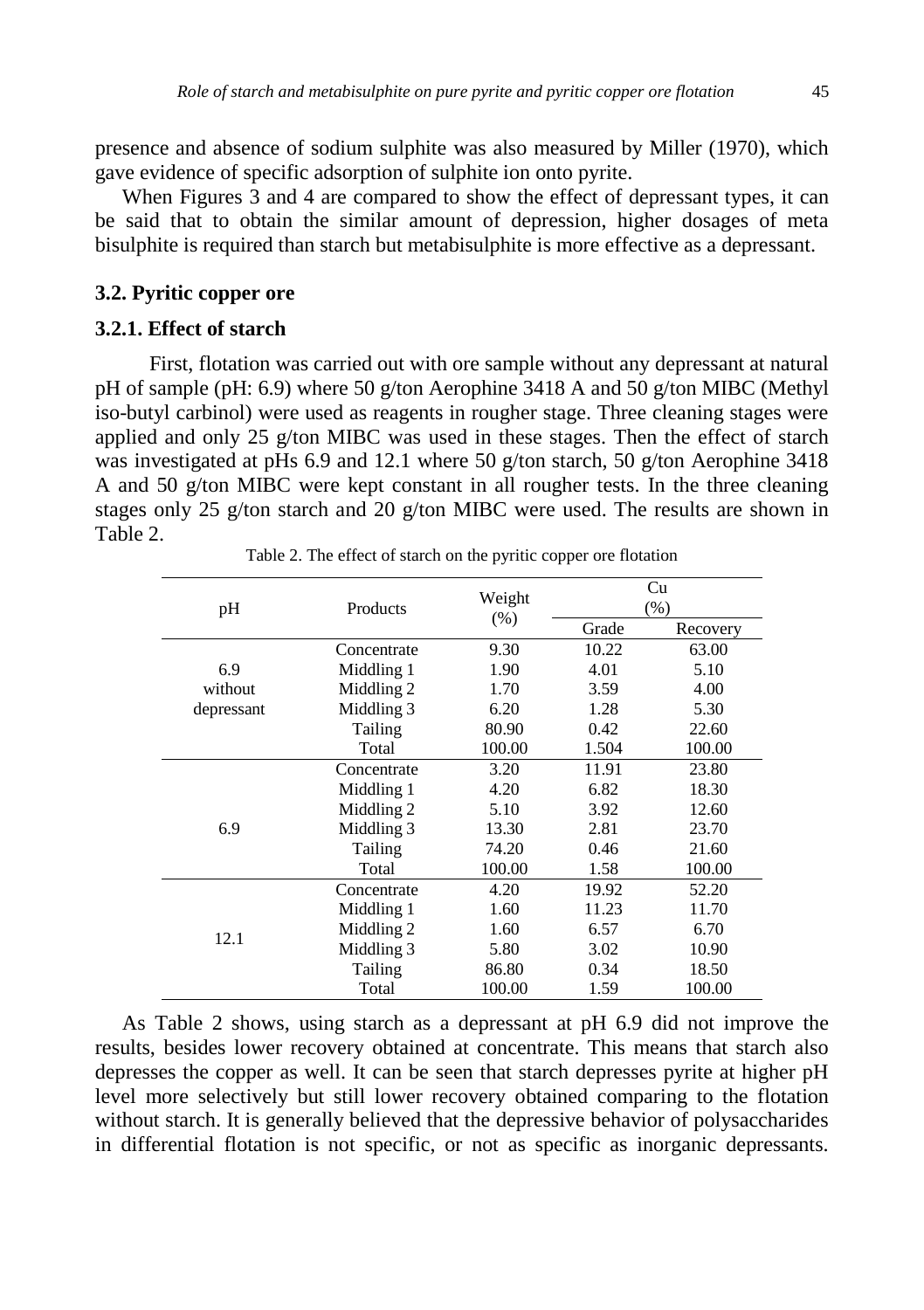Because starch does not ionize in solution but form colloidal particles in the pulp which can be deposited on the mineral surface, preventing flotation in a similar manner to slime coating. Large quantities of these reagents will depress all minerals and they are not as selective as the electrolytic depressants (Wills, 1988). Although the adsorption mechanism of the polysaccharides has not yet been fully understood (Yamamoto, 1980; Bogusz et al., 1997) pointed out that, in interaction polysaccharides with mineral surface metal-hydroxylated species, selective adsorption of polysaccharides would not likely be achieved. This is because the flotation pulp contains various metal ions derived from dissolution of minerals, which inevitably mask the surfaces of minerals and make them all similar. In this study, especially at natural pH, starch also depressed copper when it is used in cleaning stages.

#### **3.2.2. Effect of Na2S2O<sup>5</sup>**

The effect of Na<sub>2</sub>S<sub>2</sub>O<sub>5</sub> was investigated at pHs 6.9 and 12.1 and 5000 g/ton Na<sub>2</sub>S<sub>2</sub>O<sub>5</sub>, 50 g/Mg Aerophine 3418 A and 50 g/Mg MIBC were used in all rougher stage. In the three cleaning stages only 20 g/Mg MIBC was used and results are given in Table 3. It can be seen from Table 3 that at pH 6.9 copper grade and recovery are better than at pH 12.1.

| pH   | Products    | Weight<br>(% ) | Сu<br>(% ) |          |
|------|-------------|----------------|------------|----------|
|      |             |                | Grade      | Recovery |
| 6.9  | Concentrate | 3.10           | 22.62      | 44.90    |
|      | Middling 1  | 0.40           | 11.35      | 2.70     |
|      | Middling 2  | 0.60           | 7.40       | 2.70     |
|      | Middling 3  | 4.90           | 3.46       | 10.50    |
|      | Tailing     | 91.00          | 0.69       | 39.20    |
|      | Total       | 100.00         | 1.60       | 100.00   |
| 12.1 | Concentrate | 2.40           | 21.20      | 31.30    |
|      | Middling 1  | 2.60           | 15.43      | 25.10    |
|      | Middling 2  | 3.20           | 7.93       | 15.90    |
|      | Middling 3  | 5.90           | 2.64       | 9.80     |
|      | Tailing     | 85.90          | 0.33       | 17.90    |
|      | Total       | 100.00         | 1.59       | 100.00   |

Table 3. The effect of  $Na<sub>2</sub>S<sub>2</sub>O<sub>5</sub>$  on the pyritic copper ore flotation

A copper concentrate with 22.62% Cu grade and 44.9% metal recovery was obtained at pH 6.9. Although grade of copper concentrate was 21.2% with 31.3% recovery at pH 12.1. These results prove that pyrite is depressed more effectively at lower pH level with  $Na<sub>2</sub>S<sub>2</sub>O<sub>5</sub>$ . But incase of middlings higher grades and recoveries were obtained at pH 12.1. If two tailings were compared, lower grade and lower recovery obtained at pH 12.1, which shows that copper loss in tailing is lower at pH 12.1.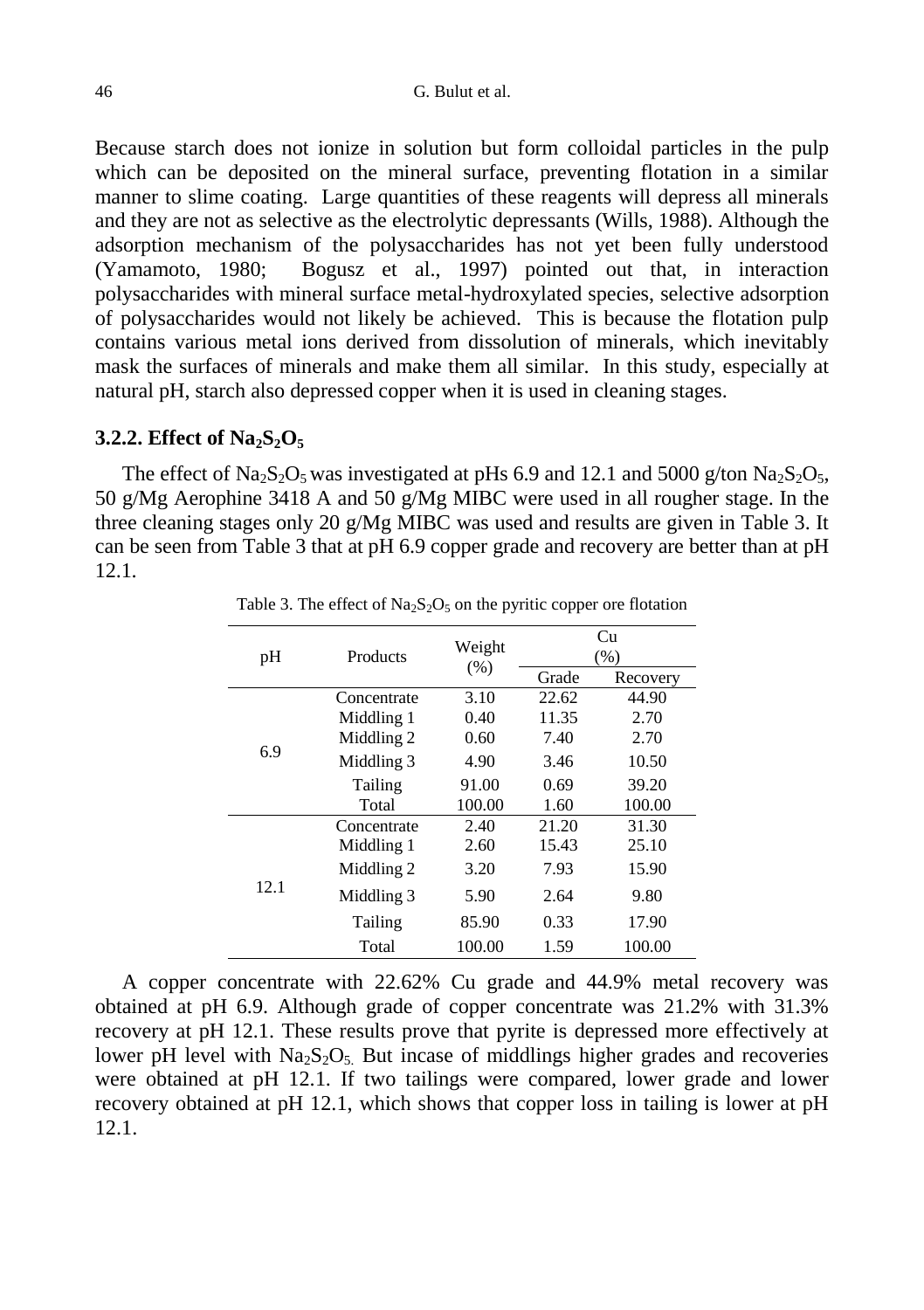When two depressants were compared by considering only concentrate,  $Na<sub>2</sub>S<sub>2</sub>O<sub>5</sub>$ looks more effective depressant than starch. If middlings were added to the concentrate or if tailings were considered for the loss of copper at pH 12.1, it can be seen that similar results were obtained. These results confirm to the results obtained from pure mineral study. When two depressants are compared,  $Na<sub>2</sub>S<sub>2</sub>O<sub>5</sub>$  ensures more selectivity than starch.

#### **4. Conclusions**

It was found that starch is an effective depressant for pyrite even with a very small amount of addition. Furthermore, the effect of starch is more pronounced at alkaline pH than natural pH. The sodium metabisulphite ensures more selectivity compared to starch at natural pH for pure pyrite and pyritic copper ore flotation. Fundamental findings of this study (pure mineral) can be applied to an ore sample. The findings confirms each other. Overall both metabisulphite and starch can be an alternative depressant for pyrite instead of toxic depressants such as cyanide in the industrial applications.

#### **References**

- BALL B., RICKHARD R.S., 1976, A. M. Gaudin Memorial Volume, edited by M.C. Fuerstenau, American Institute of Mining Metallurgical and Petroleum Engineers, New York, 458.
- BOGUSZ E., BRIENNE S.R., BUTLER I., RAO S.R., FINCH J.A., 1997, Metal Ions and Dextrin Adsorption on Pyrite, Minerals Engineering, 10, 441-445.
- CEYLAN A., 2009, Concentration of the Siirt-Madenköy ores with flotation method, [Master thesis], (in Turkish), Istanbul Technical University,.
- CEYLAN A., BULUT G., 2010, Treatment of the Siirt-Madenköy ores by flotation, in Proceedings of XXV International Mineral Processing Congress (IMPC), Brisbane, Australia, 1737-1762.
- CHANDER S., KHAN A., 2000, Effect of Sulfur Dioxide on Flotation of Chalcopyrite, International Journal of Mineral Processing, 58, 45–55.
- GEBHARDTH J.E., KOTLYAR D.G., 1991, Hydrosulphide depression of copper-sulphide minerals floated by xanthate and thinocarbamate collectors, [in] Procedings of the Copper 91, International Symposiu, Vol.II, Mineral Processing and Process Control, Ottawa, Canada, Pergamon Press,  $201 - 215$ .
- GÖKTEPE F., 1992, Electrochemical potentials in flotation of complex sulphide ores, [PhD Thesis] (in English), University of Wales College of Cardiff, UK.
- GRANO S.R., JOHNSON N.W., RALSTON J., 1997a, Control of the solution interaction of metabisulphite and ethyl xanthate in the flotation of the Hilton ore of Mount Isa Mines Limited, Australia, Minerals Engineering, 10, No.1, 17–45.
- GRANO S.R., PRESTIDGE C.A., RALSTON J., 1997b, Solution interaction of ethyl xanthate and sulphite and its effect on galena flotation and xanthate adsorption, International Journal of Mineral Processing, 52,  $161-186$ .
- GRANO S.R., CNOSSEN H., SKINNER W., PRESTIDGE C.A., RALSTON J., 1997, Surface modifications in the chalcopyrite-sulphite ion system, II. dithiophosphate collector adsorption study, International Journal of Mineral Processing, 50, 27-45.
- GÜL A., 2007, The role of Na<sub>2</sub>S<sub>2</sub>O<sub>5</sub> and activated carbon on the selective flotation of chalcopyrite from a copper ore usıng a dithiophosphine –type collector, Mineral Processing. Extractive Metal.Rev., 28, 235-245.